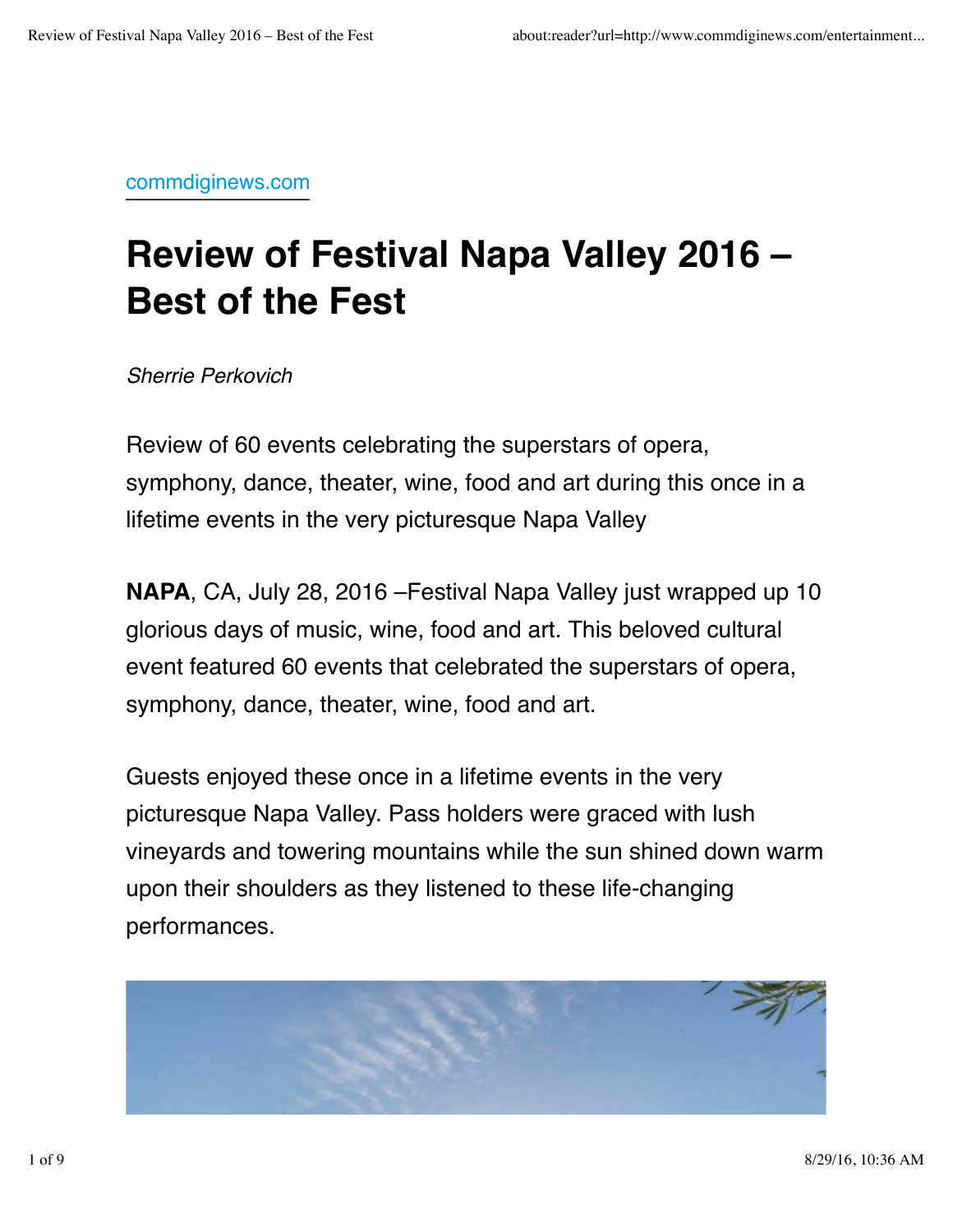

*Festival Napa Valley, Opening Night at Castello di Amorosa. Image: Paul E. Richardson*

The venues for these performances are just as amazing as the artists themselves. Festival-goers had "behind the rope" access to the biggest names in wine and food in Napa Valley. Wineries hosted everything from classical performances to divine dinners and luscious lunches.

Here is a list of the best of Festival Napa Valley 2016:

**Opening Night at Castello di Amorosa: An Intimate Evening with Kristin Chenoweth.** "The Castle", as it is called in Napa Valley, is the product of a lifelong obsession and 14-year construction by V. Sattui owner Dario Sattui. This 13<sup>th</sup> century Tuscan-style castle is as jaw dropping as the performance given by Chenoweth. Fun, flirty and man that gal can sing!

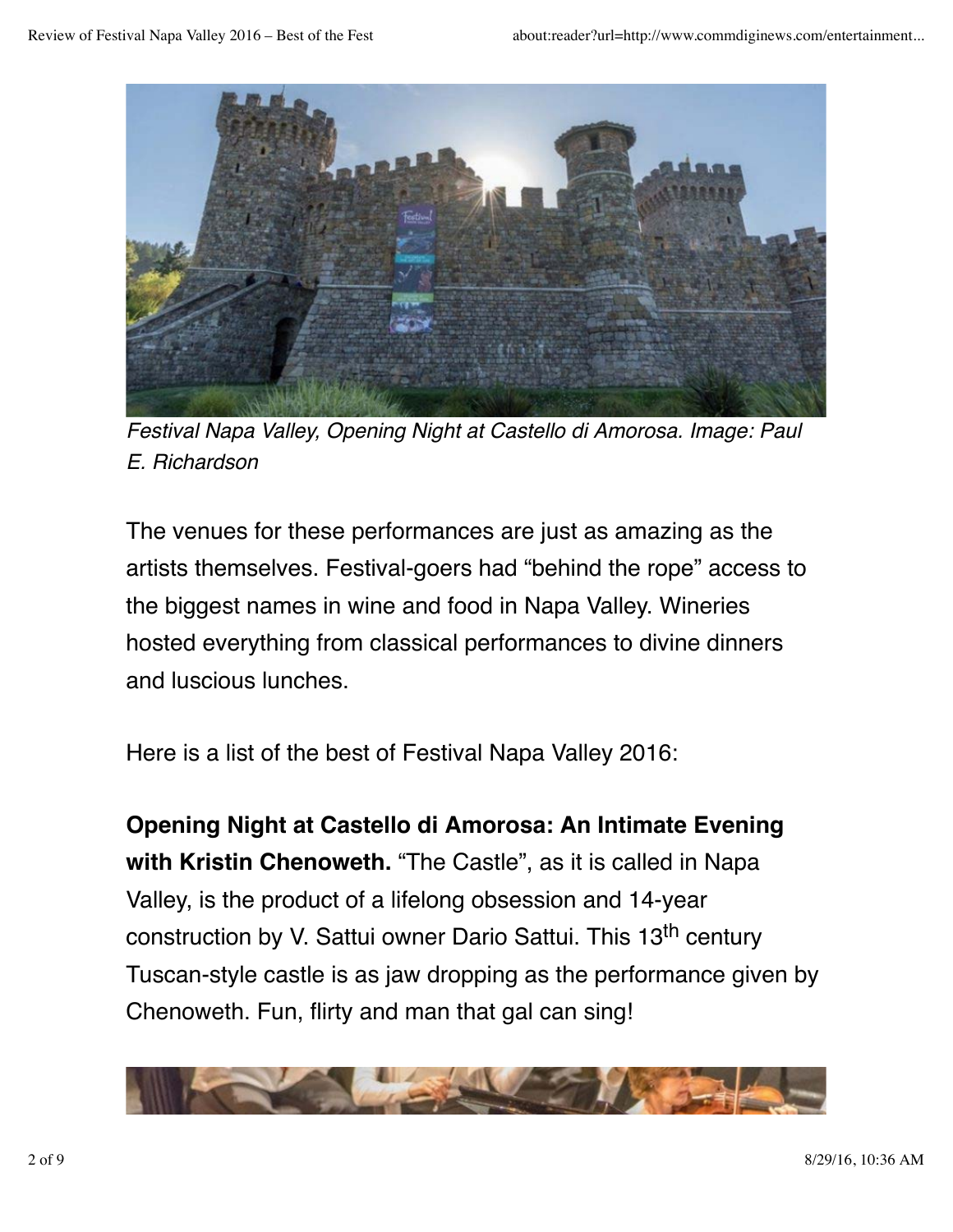

*Festival Napa Valley: Rhapsody in Blue by Aldo López-Gavilán. Image: Paul E. Richardson.*

**Rhapsody in Blue at Lincoln Theatre with special guests Kathleen Battle and Aldo López-Gavilán.** The Lincoln Theater is one of Napa Valley's only large performing arts venues, and it is located right on the historic Veteran's Home grounds in Yountville. This performance was of the highest quality and moved the audience. From the energetic Rhapsody in Blue performance by Aldo Lopez-Gavilan to the booming vocals of Kathleen Battle, this night rocked the crowd to the edge of their seats.

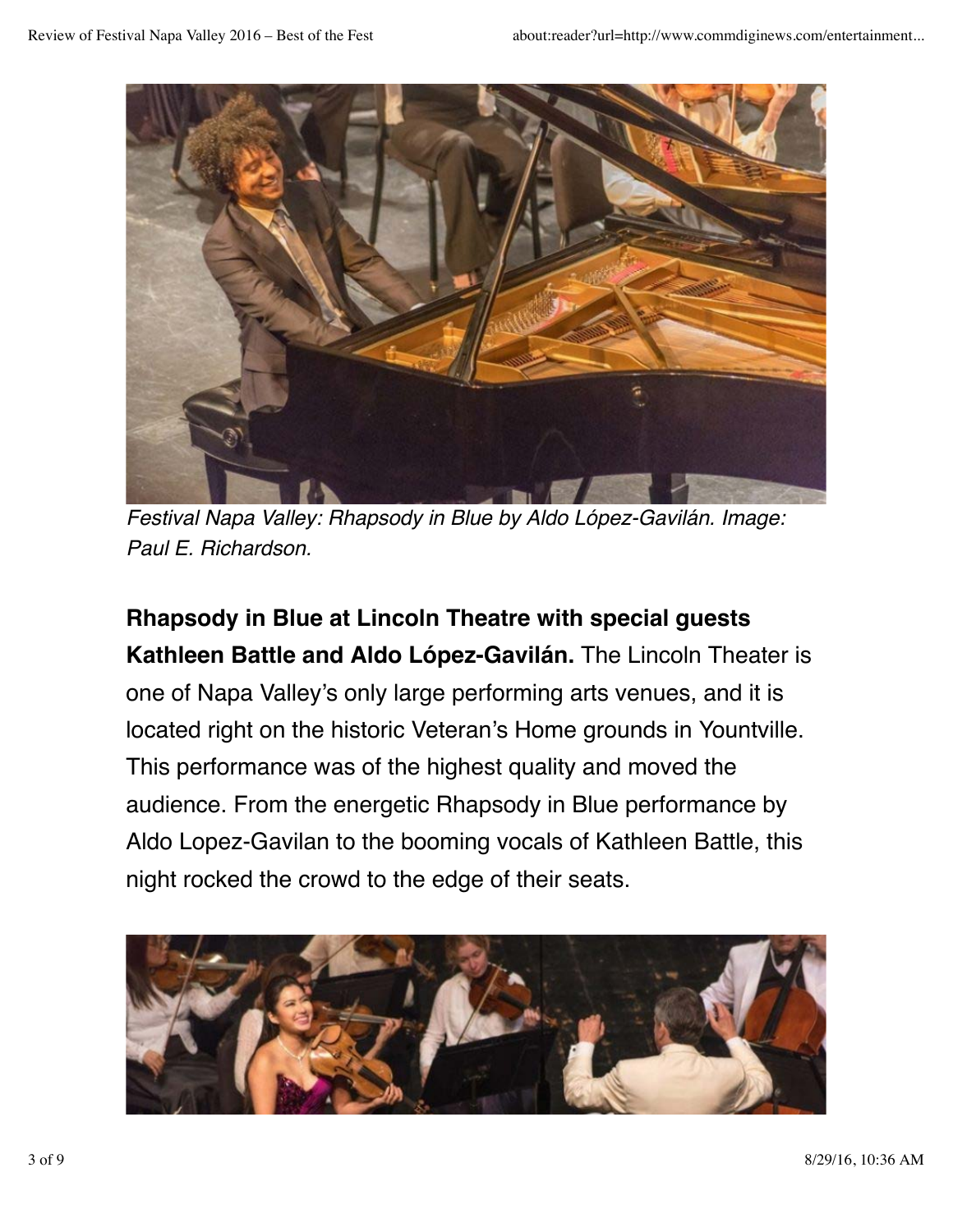

*Festival Napa Valley: Sarah Chang performs. Image: Paul E. Richardson.*

**Sarah Chang in concert at Lincoln Theatre.** Chang is an absolute superstar of a violinist. Her emotional and incredibly impactful performance had audience's mouth watering for more. Her raw emotions while playing the violin are absolutely stunning to watch. Everyone in the audience felt fortunate to be a witness to her artistry.

**Full Moon Party at the Harvest Inn with Charlie Palmer.** The full moon was the inspiration for this festival fete with expertly crafted culinary delights paired with lovely wines from Whitehall Lane and island-like rhythmic music to get your tail-feathers shaking. They even featured a firedancer to enchant the crowd.

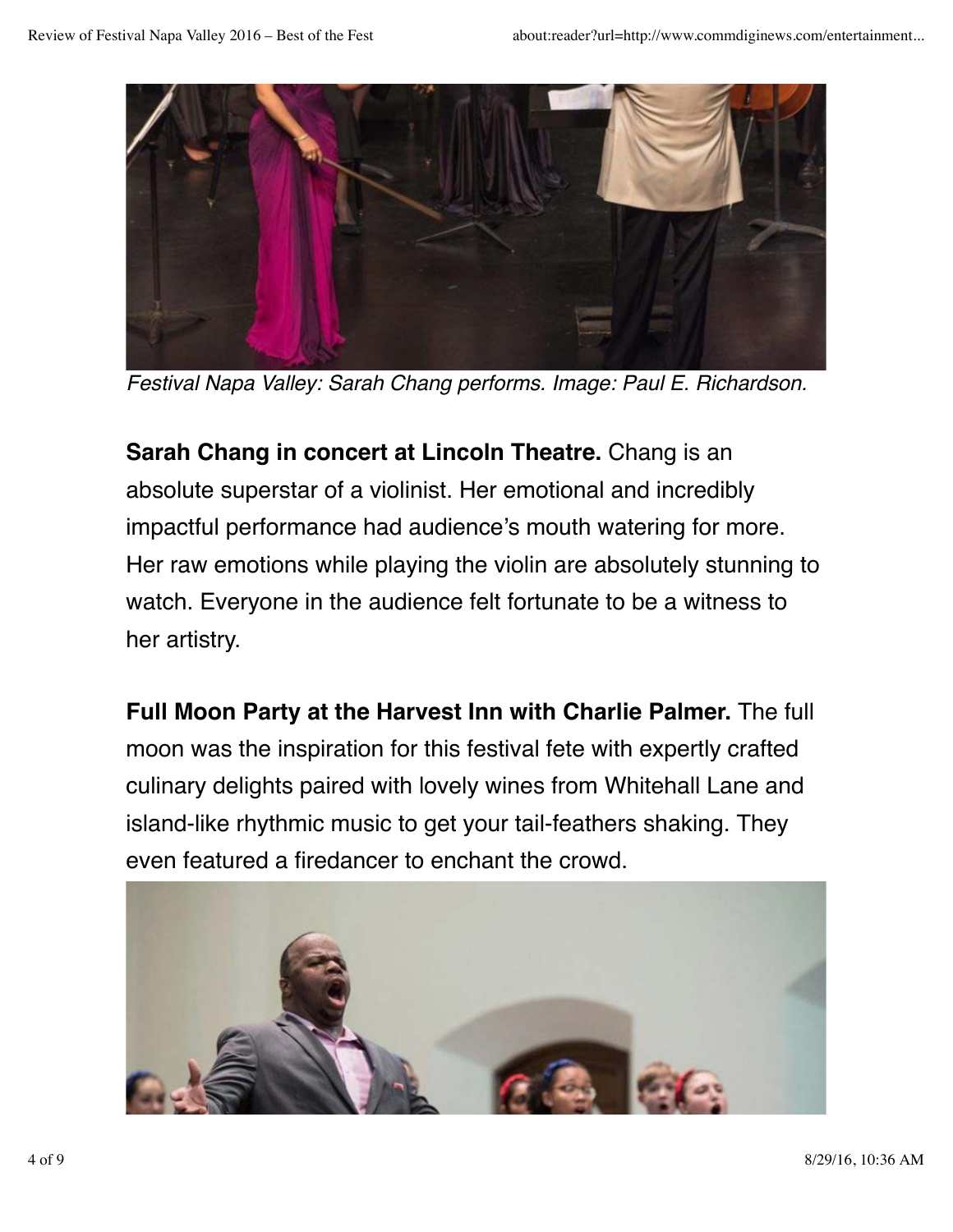

*Festival Napa Valley: Lester Lynch performs with the NYC Young People's Chorus. Image: Bob Mcclanahan.*

**American Spirituals with Lester Lynch and Young People's Chorus of NYC at Mont la Salle Chapel, followed by a Patron Dinner at Hess Collection**. WOW. That is the word on the lips of every attendee from this amazing evening. The extremely talented youth group from New York wowed the audience in the remarkable Mont la Salle Chapel. The evening would have been fine if it ended there, but then Lynch took the stage, and take the stage he did. He took it by brut vocal force that only a true baritone can master. His rendition of Amazing Grace brought the crowd to tears. If that weren't enough, dinner was still on the agenda for the evening. A masterful, elegant dinner was had outside under the stars at the gorgeous Hess Collection property. The Young People's Chorus of NYC was brought back for an intimate performance while Patron's enjoyed the dinner.

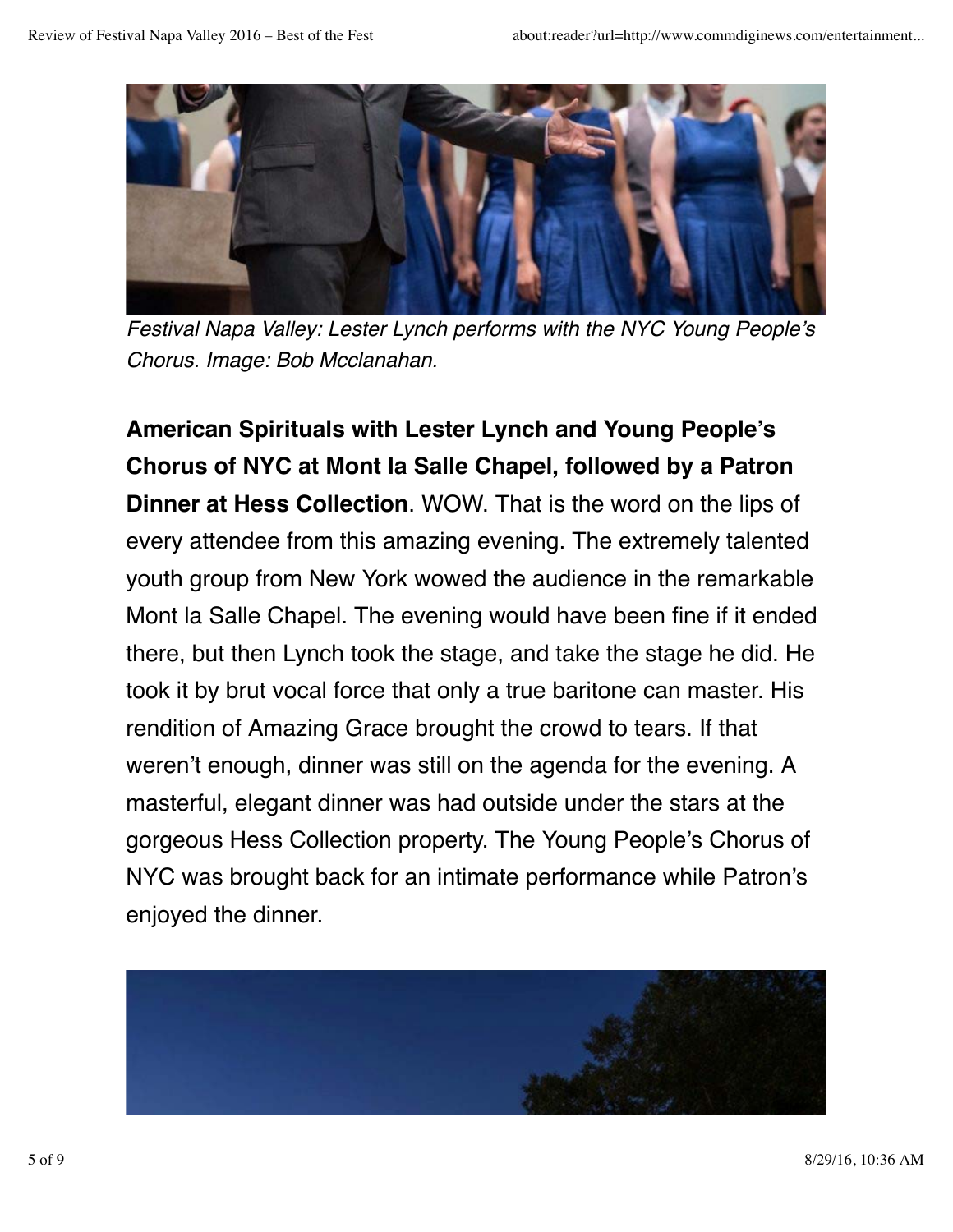

*Festival Napa Valley: Tribute to Margrit Mondavi at Far Niente. Image: Bob McClenahan.*

**Tribute to Margrit Mondavi at Far Niente**. The Far Niente winery was originally founded in 1885. After a multi-year restoration, the winery was brought back to life in the late 70's by Beth and Gil Nickel, and restored to its original beauty. Guests will be surrounded by 13 acres of beautifully landscaped gardens and vineyards. What an ideal setting to pay tribute to one of the greats of Napa Valley. This star-studded affair was complete with an incredible dinner, wine and even an appearance by Sophia Loren.

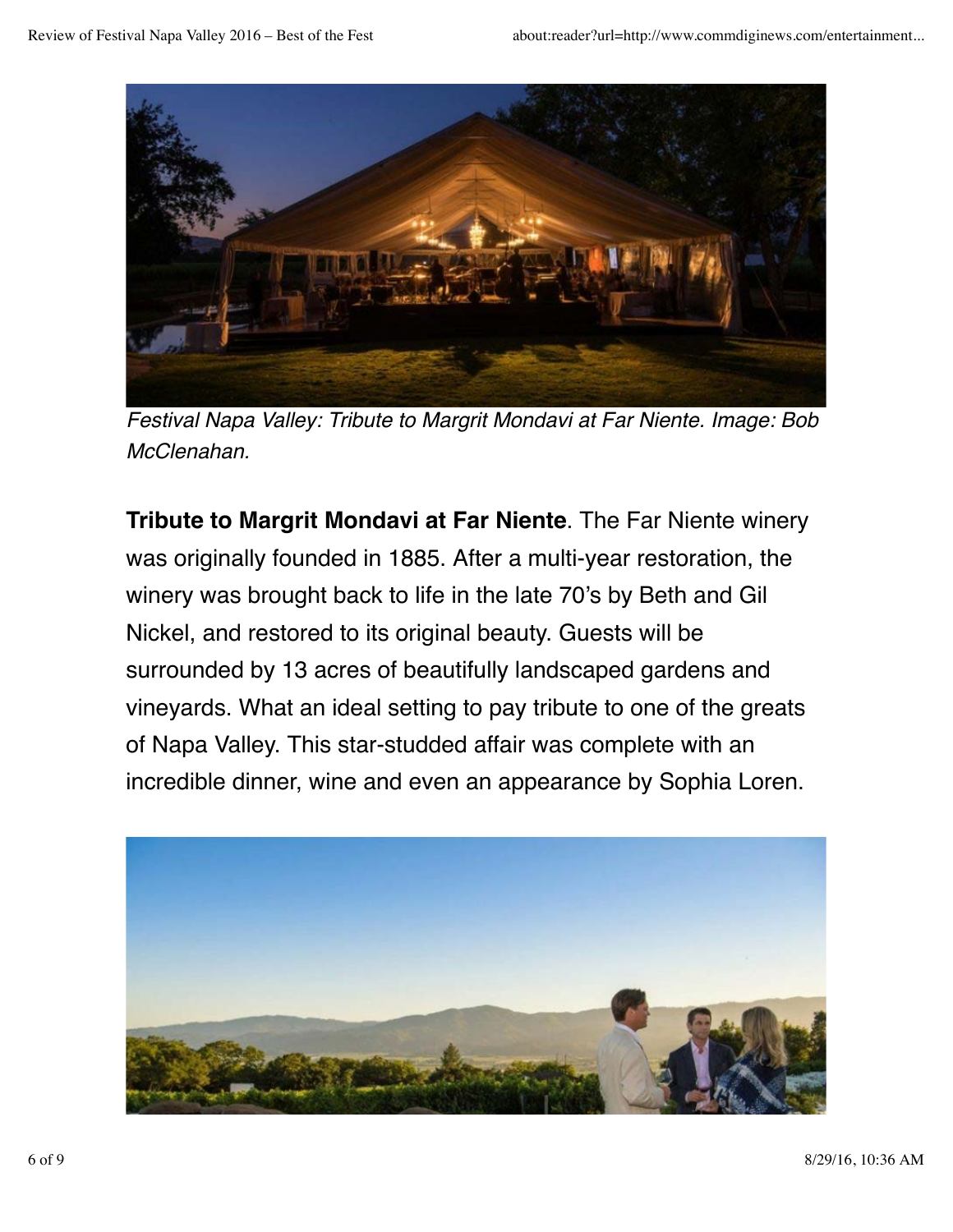

*Festival Napa Valley: Patron Dinner at HALL Wines. Image: Bob McClenahan.*

**Patron Dinner at Hall Wines**. Owners Kathryn and Craig Hall have created a masterful place to showcase their fine wines alongside fine and performing art. Attendees were impressed by the architecture, the wine and the art here. The sculpture is incredibly well done here. Seemingly being a part of the fabric of the estate.

**Festival Gala at Meadowood Napa Valley**. Meadowood is Napa Valley's first ultimate country resort, offering golf, tennis, croquet, hiking, swimming, fitness, spa, wine education and a Michelin rated three star restaurant dining experience. This year's Festival Gala had a theme of *Imaginarium* and was hosted by Emmy Awardwinning actor, singer and comedian Wayne Brady. Guests were thrilled with a whirlwind adventure of international Cirque du Soleil, a multi-course feast and gorgeous Napa Valley wines.

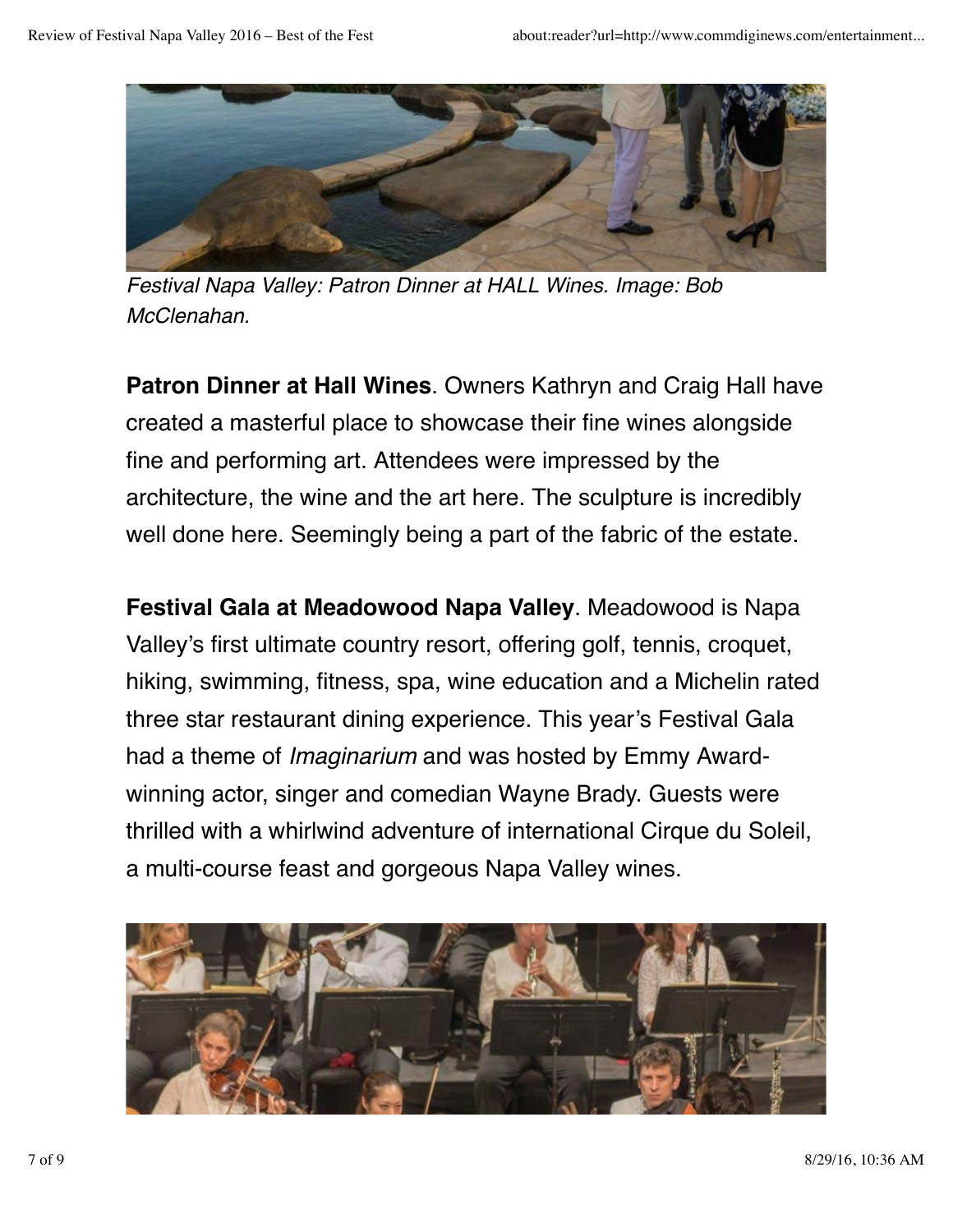

Festival Napa Valley: Opera Gala. Image: Paul E. Richardson.

**Opera Gala at the Lincoln Theatre**. One doesn't need to be an opera fan to appreciate the raw vocal power of all stars Michael Fabiano and Isabel Leonard. The tenor and mezzo-soprano performed an unforgettable evening of arias and duets from operas such as Carmen, Figaro and Don Carlo. This event year after year never disappoints and is a must attend event for 2017.

Festival Napa Valley will return in 2017 for another 10 days of music, wine, food and fun from July  $14 - 23$ . Advance purchase tickets are now available and you can save 25% of any multi-day pass.

Info & Tickets:

## http://napafest.org

Copyright 2016 Communities Digital News